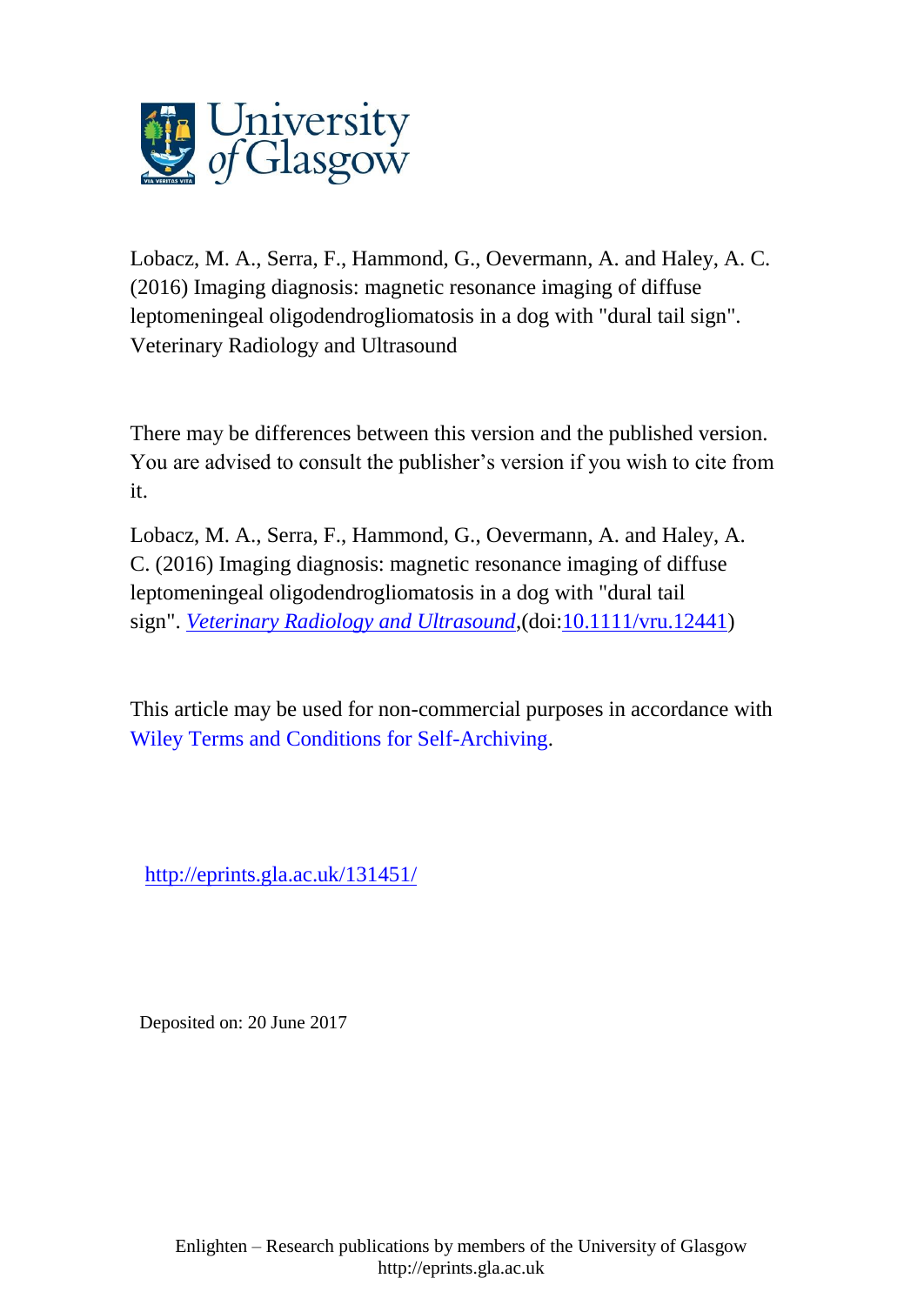| $\mathbf{1}$   | Imaging Diagnosis – Magnetic Resonance Imaging Of Diffuse Leptomeningeal                 |
|----------------|------------------------------------------------------------------------------------------|
| $\overline{2}$ | Oligodendrogliomatosis In A Dog With "Dural Tail Sign"                                   |
| 3              |                                                                                          |
| $\overline{4}$ | Monika Anna Lobacz, Fabienne Serra, Gawain Hammond, Anna Oevermann, Allison C.           |
| 5              | Haley.                                                                                   |
| 6              |                                                                                          |
| 7              | Key words: leptomeningeal oligodendrogliomatosis, dural tail, dog                        |
| $8\,$          |                                                                                          |
| 9              | School of Veterinary Medicine, College of Medicine, Veterinary Medicine & Life           |
| 10             | Sciences, University of Glasgow, 464 Bearsden Road, Glasgow G61 1QH, UK                  |
| 11             | Preliminary case report was presented as a Poster on 77 <sup>th</sup> Diagnostic Imaging |
| 12             | International Congress in Milan organized by SCIVAC 23 <sup>rd</sup> March 2013.         |
| 13             | Presented the poster in the ACVP (American College of Veterinary Pathologists)           |
| 14             | meeting in 2014 in Atlanta.                                                              |
| 15             |                                                                                          |
| 16             | <b>Abstract</b>                                                                          |
| 17             | A case of diffuse leptomeningeal oligodendrogliomatosis affecting the brain and spinal   |
| 18             | cord of a dog is presented. A 7.5 year old, male neutered Staffordshire bull terrier     |
| 19             | presented for evaluation of a chronic history of tetraparesis and seizures, with a       |
| 20             | multifocal neuroanatomical localization was determined. Extra-axial intradural lesions   |
| 21             | with an atypical presentation of a dural tail sign were seen on magnetic resonance       |
| 22             | imaging (MRI). Histologically, the lesions were consistent with a leptomeningeal         |
| 23             | oligodendrogliomatosis. To the authors' knowledge a dural tail sign has not previously   |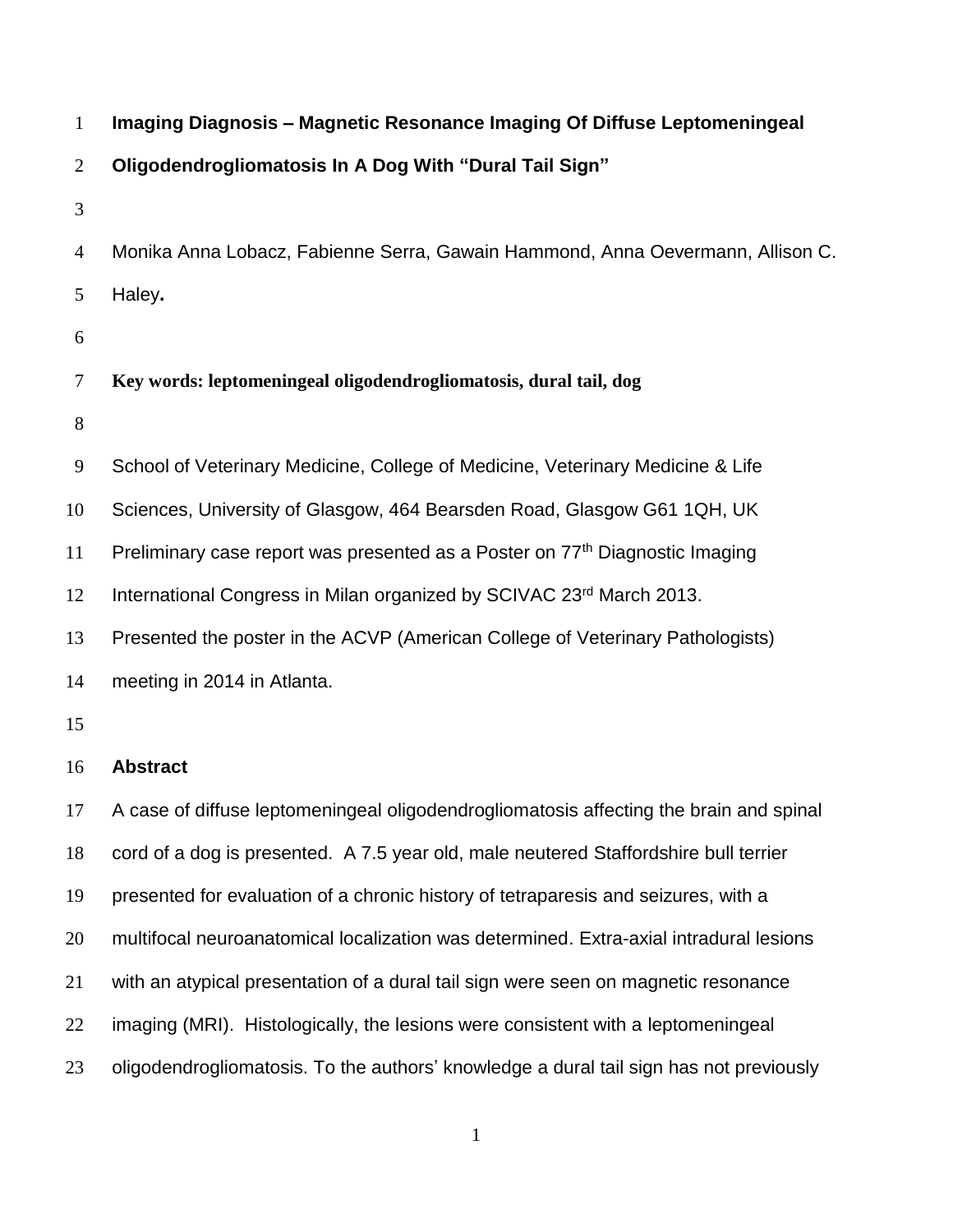been reported as an MRI characteristic of diffuse leptomeningeal

oligodendrogliomatosis in dogs.

## **Signalment, history and clinical findings:**

 A 7.5 year old, male neutered Staffordshire bull terrier presented for evaluation of tetraparesis. Tail paresis was detected 1 year prior to presentation but further investigation was not performed at the time. Nine months prior to presentation the patient began having seizures, which were treated with anticonvulsant therapy (Phenobarbital, 60mg PO BID). Six months prior to presentation the patient developed an abnormal thoracic limb gait. Over the following six months the signs progressed to dribbling urine, and occasional collapse in the pelvic limbs when walking. On presentation the dog was quiet but alert and responsive with an ambulatory tetraparesis and proprioceptive ataxia. Postural reactions were reduced in all four limbs but worse on the right side. Spinal reflexes were reduced in some limbs, with an absent withdrawal of the left thoracic limb and reduced flexion of the tarsus of the right pelvic limb. Perineal reflex and tail tone were reduced. Decreased menace response and positional ventral strabismus of the left eye was present. The neuroanatomic localization was determined to be multifocal based on these findings.

## **Imaging, diagnosis and outcome:**

 Magnetic resonance (MR) images of the brain and the spinal cord were acquired using a 1.5 Tesla magnet (Magnetom Essenza, Siemens, Camberley, United Kingdom) with head and spine coils. The protocol included T2-weighted (T2w) and T1-weighted (T1w)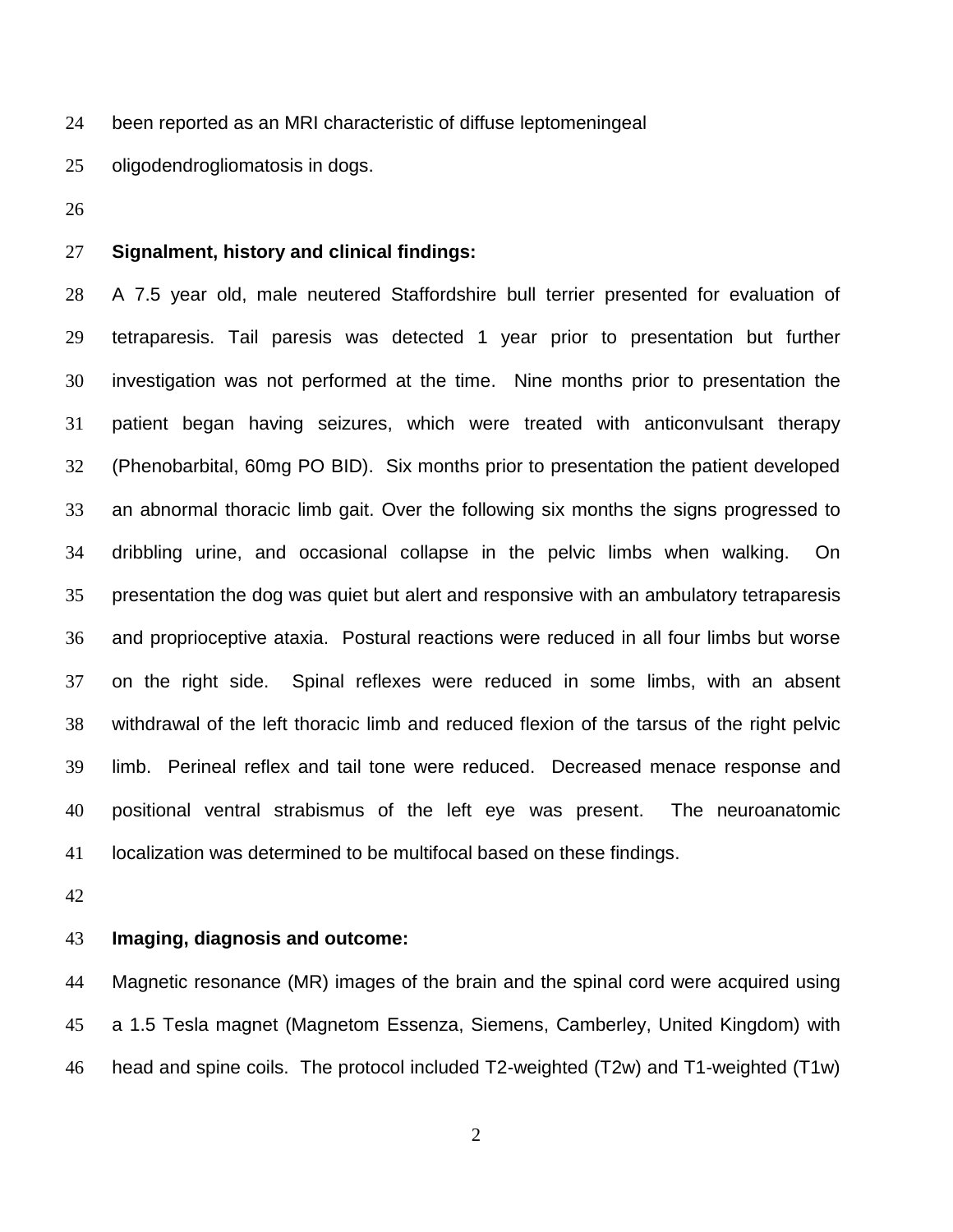turbo spin echo sequences, T2 –weighted FLAIR (T2-FLAIR), T2 \*-weighted gradient recalled echo (GRE), and T1w images after manual intravenous administration of gadoterate meglumine (0.1 mmol/kg of gadopentetate dimeglumine, Magnevist; Bayer HealthCare Pharmaceuticals, United Kingdom). Post – contrast T1w images were obtained immediately after injection in sagittal, transverse and dorsal planes.

 Within the calvarium, an irregular, predominantly left sided, parasagittal lesion was found extending along the skull base, around the pituitary gland and optic chiasm, and into the brainstem. In comparison to gray matter, the lesion was homogeneously hyperintense on T2w images, while on T2-FLAIR images it had mildly increased intensity. On T1w images the lesion was mildly hypointense to normal gray matter, and on post-contrast images it showed marked homogeneous enhancement. Post-contrast images revealed thickening of the adjacent meninges consistent with a "dural tail sign" extending caudal and lateral to the lesion (Fig. 1A & Fig. 1B). No evidence of susceptibility artifact on GRE images was detected. On T2w and GRE images in the region of the cerebral arterial circle well-defined, macroscopically normal, intralesional blood vessels could be appreciated. Extension of the lesion ventral to the rostral area of the brainstem (to the level of the colliculi) was present bilaterally, although this finding was more prominent on the left than on the right side at level of the foramen magnum. A large, fluid-filled, irregular cystic structure was visible dorsorostral to the cerebellum, causing caudal displacement of the lamina quadrigemina, marked compression and slight herniation of the cerebellum through the foramen magnum. Severe dilation of the ventricular system and of the olfactory recesses were also noted. There was a reduced amount of cerebrospinal fluid in the sulci, compression of the third ventricle and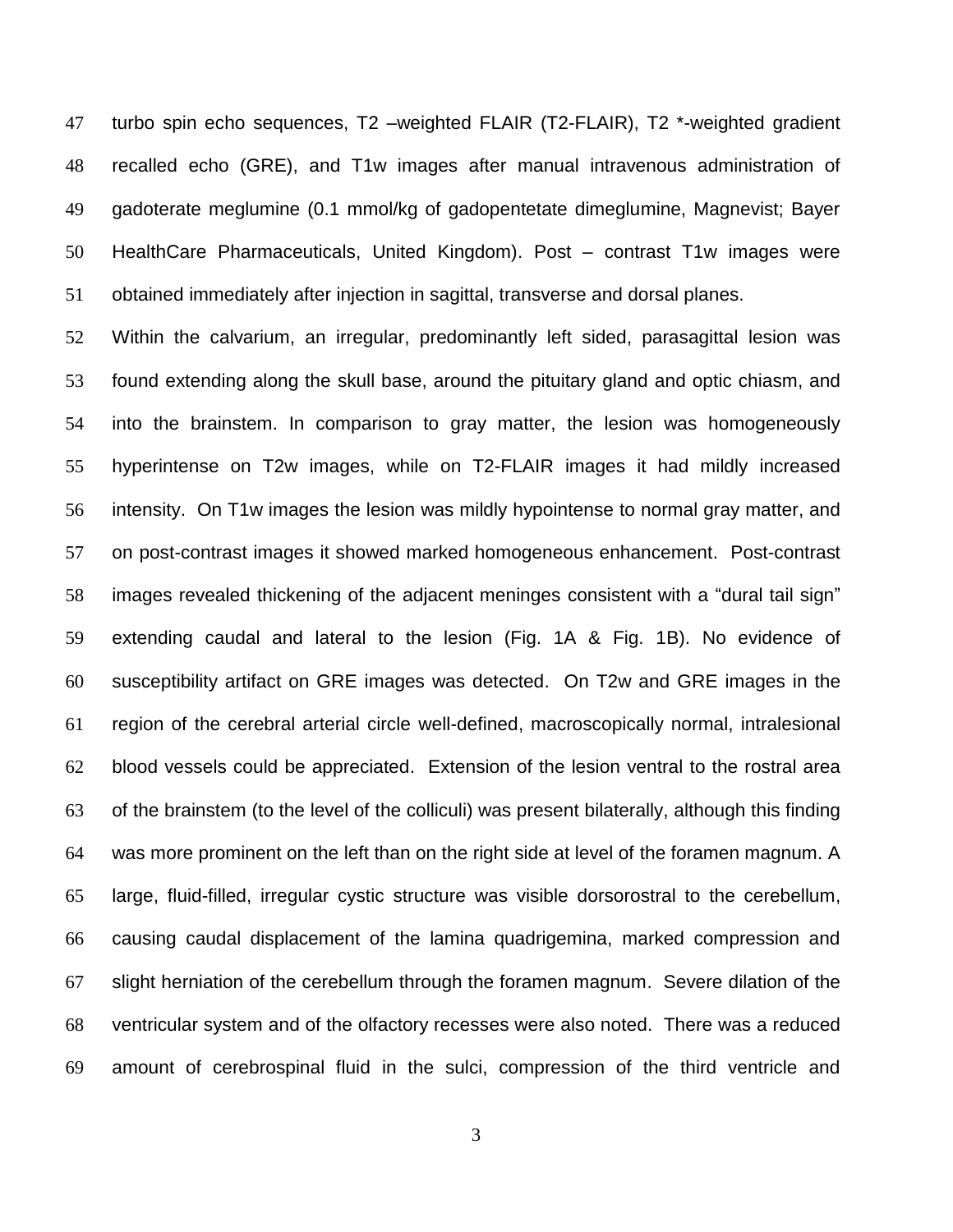compression/distortion of the interthalamic adhesion. Mentioned above findings are suggestive of increased intracranial pressure.

 The intracranial lesion continued through the foramen magnum to merge with the lesion within the cervical vertebral canal. At the level of the second cervical vertebra (C2) the lesion had a thickened, solid appearance and then became cavitated cranially. This lesion extended continuously along the entire vertebral canal as an irregular intradural lesion ventral to the cord. At the level of L5-S1, the lesion could be seen invading nearly the entire height of the spinal canal and extending caudally, mainly along the ventral aspect of the vertebral canal. (Fig. 2). The spinal cord lesion was T2w hyperintense, T1w isointense and showed marked, fairly homogeneous contrast enhancement with similar intensity characteristics as the intracranial lesion. Throughout the length of the spinal cord, but most marked in the cranial cervical spine there was marked dilation of the central canal, consistent with syringohydromyelia.

 The imaging diagnosis was an intradural - extramedullary diffuse infiltrative disease. Taking in consideration duration of the clinical signs, differential diagnoses included meningiomatosis, less likely lymphoma, carcinomatosis or histiocytic sarcoma. Infectious diseases was considered less likely as a differential diagnosis because patient did not have travel abroad history. The presence of an arachnoid diverticulum rostral to the cerebellum, hydrocephalus, and syringohydromyelia were also consistent with increased cerebrospinal fluid pressure. Due to the poor prognosis, the patient was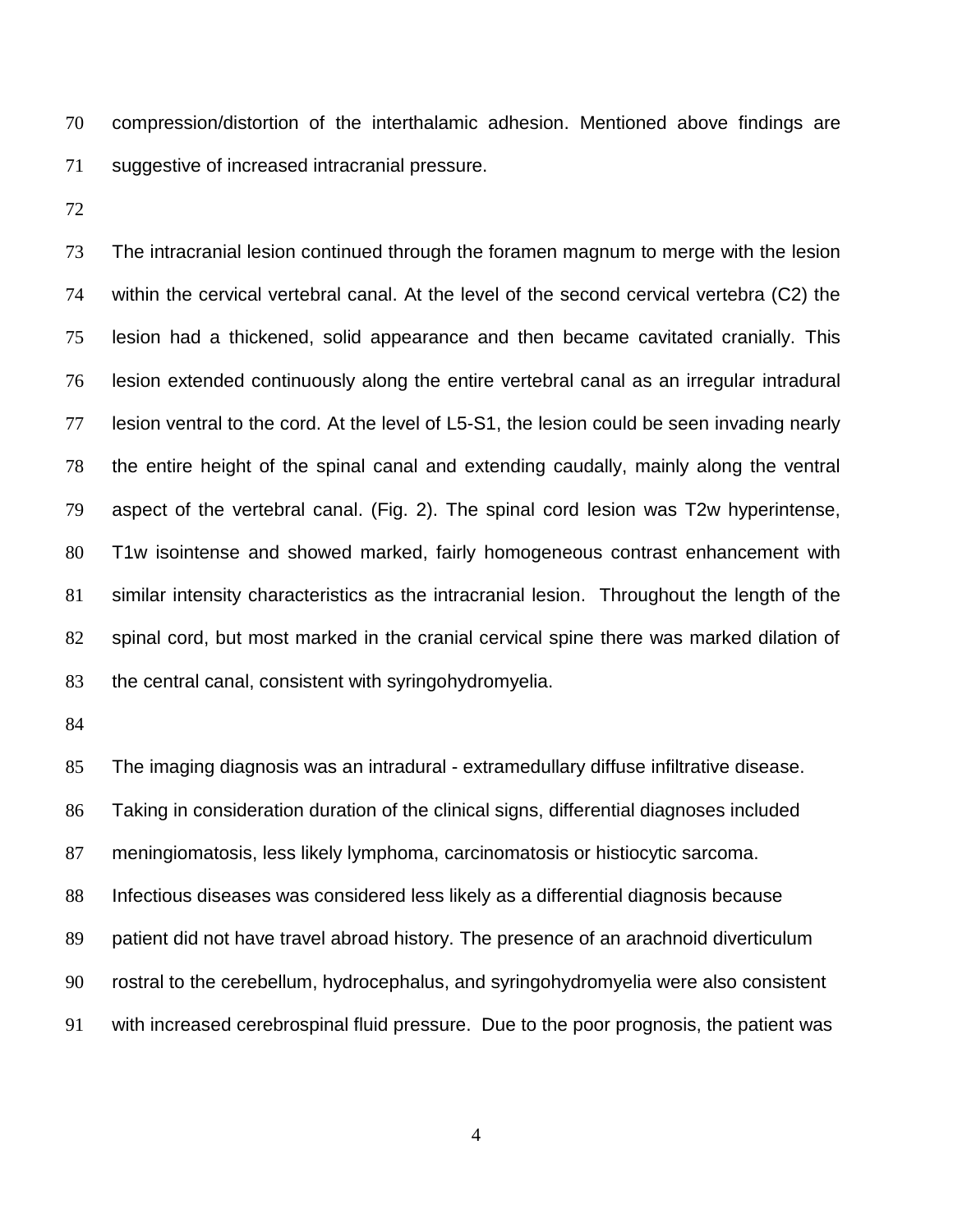euthanized immediately after imaging. A cerebrospinal fluid (CSF) sample was not obtained.

 On gross examination, a grey, gelatinous, extra-axial lesion was diffusely expanding the meningeal space along the entire spinal cord, causing severe compression. The process extended to the ventro-lateral aspect of the brain. No primary solid mass lesion was observed. Severe hydrocephalus was observed, together with secondary lesions including syringomyelia, rupture of the septum pellucidum, and bilateral diverticula. The 100 latter extended into the striatal body beneath the internal capsule. No lesion was present in any other organ system. Formalin – fixed brain sections and histology through the same level as on Fig 1B with "dural tail sign" are provided on Fig. 3A, 3B and 3C). On histological examination, the leptomeninges of the brain and spinal cord were diffusely and markedly enlarged by loosely arranged sheets of monomorphous neoplastic cells. These neoplastic cells had predominantly round nuclei with a finely stippled chromatin and small nucleoli, and they had either small to moderate eosinophilic eccentric cytoplasm or perinuclear optically empty halos which were reminiscent of a honeycomb pattern. The cells were embedded in pale amphophilic to basophilic matrix compartmentalized by thin cytoplasmic processes. In some areas, the neoplastic cells had more hyperchromatic nuclei. In other areas, the cell nuclei were more irregular and arranged in different patterns such as packets, palisades and rows. Cellular atypia was moderate. Mitotic index was up to 5 mitotic figures per 10 high power fields in the denser areas of the tumor. Multifocal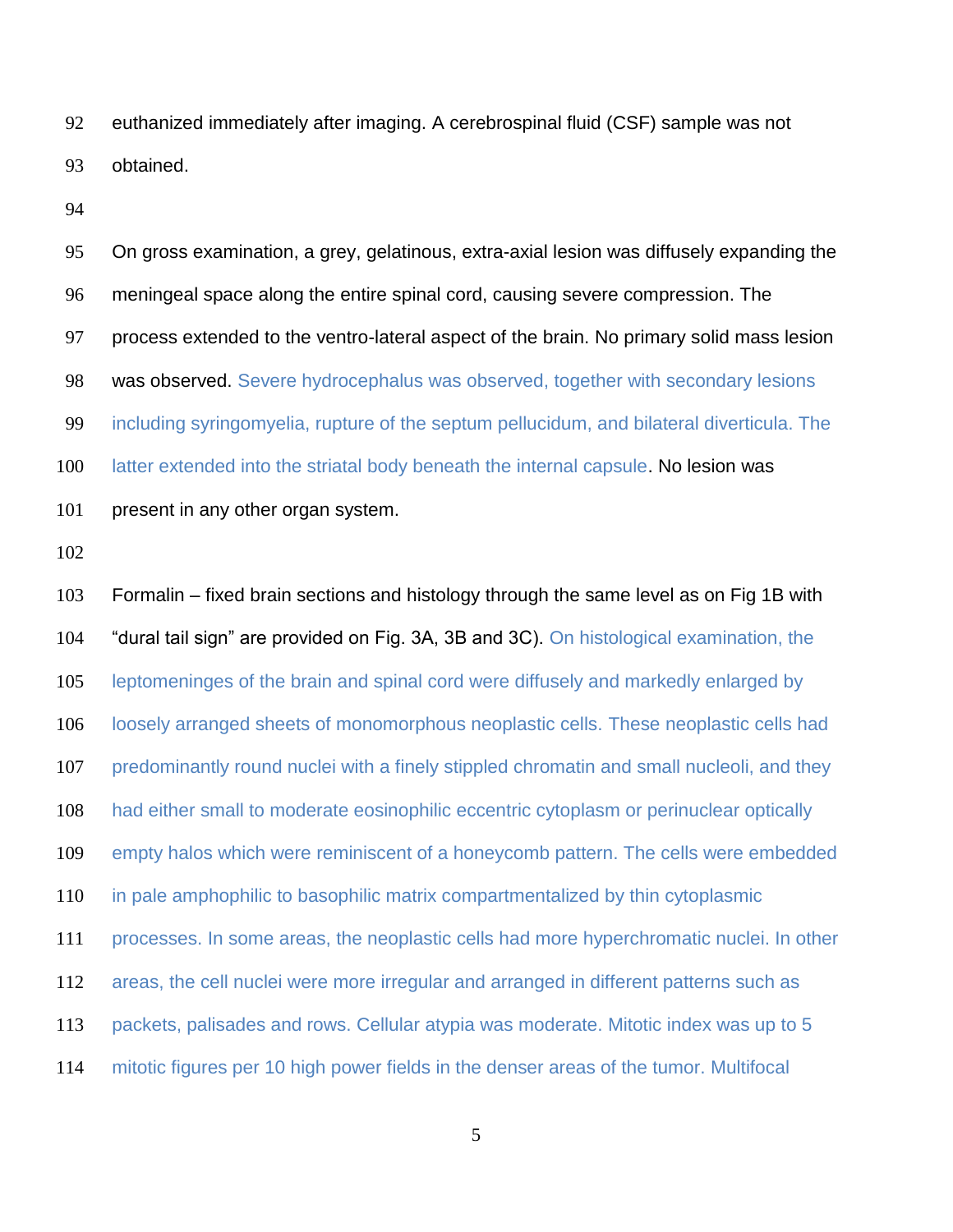areas of cystic degeneration were present. (Fig.4A). No microvascular proliferation was

observed. Neoplastic cells infiltrated occasionally and superficially within the brain and

spinal cord parenchyma. No primary intra-axial lesion was found upon thorough

analysis.

120 On immunohistochemistry, neoplastic cells showed strong nuclear immunoreactivity to Olig2 (Fig. 4B), and they were negative for the following markers: vimentin, cytokeratin, GFAP, synaptophysin, PGP 9.5, Periaxin, S100, and beta-tubulin. Few intermingled cells had clear cellular processes and were GFAP positive. These cells were thus interpreted as reactive astrocytes.

 Based on the pathological and immunohistochemical findings, a diagnosis of primary 127 diffuse leptomeningeal oligodendrogliomatosis of grade II was made according to the human 2007 World Health Organization (WHO) classification of central nervous system tumors.

## **Discussion:**

 To our knowledge we describe herein for the first time the dural tail sign as a MRI characteristic of diffuse leptomeningeal oligodendrogliomatosis in a dog. Diffuse leptomeningeal oligodendrogliomatosis is a rare neoplasm characterized by widespread invasion of the CSF-containing spaces by tumor without evidence of a primary 136 intraparenchymal focus.<sup>1-3</sup> In people, diffuse leptomeningeal oligodendrogliomatosis is usually the result of extension of invasion of the leptomeninges or ventricle(s) by a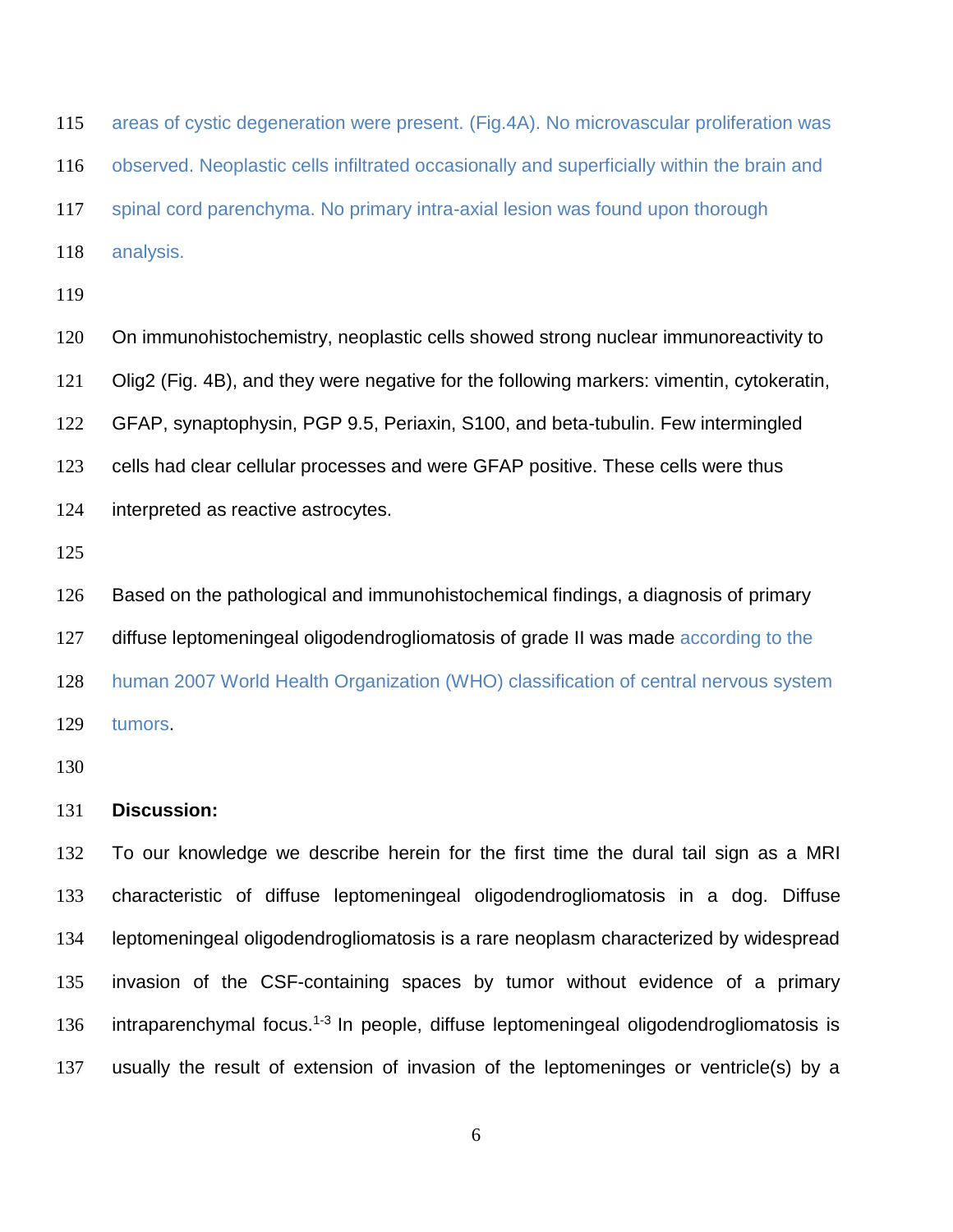primary intraparenchymal oligodendroglioma, however some cases fail to have this parenchymal involvement and are thus classified as primary diffuse leptomeningeal 140 oligodendrogliomatosis.<sup>4</sup> These are rare tumors in people.<sup>5</sup> This tumor type was first described in two veterinary cases, with one case described as diffuse leptomeningeal oligodendrogliomatosis, with identification of the primary, parenchymal oligodendroglioma and the second case as primary diffuse leptomeningeal 144 oligodendrogliomatosis, with no evidence of a primary parenchymal tumor.<sup>6</sup> This report was followed by further two cases with MRI description of diffuse leptomeningeal 146 involvement without intraparenchymal infiltration.<sup>2</sup> Adding to these previous reports of brain and spinal meningeal oligodendrogliomatosis we report a fifth case and focus on the first magnetic resonance imaging findings description of this pathology.

 This case of diffuse leptomeningeal oligodendrogliomatosis differs in its imaging characteristics to previously reported cases in people as well as the two previously reported canine cases. The first difference is that this case displayed the presence of a dural tail sign on post-contrast T1W images. The presence of a dural tail sign has not 153 been reported as a characteristic sign of this neoplasm in people.<sup>5</sup> In this case, post- contrast images revealed thickening of the meninges adjacent to the tumor, consistent with a dural tail sign, extended laterally and caudally to the mass within the brain. The terms dural tail sign, dural thickening, flare, and meningeal sign were first used in reference to meningiomas, and were used to describe thickening of the dura adjacent to 158 the tumor in contrast enhanced T1-MRI imaging. The dural tail of the mass described 159 herein fulfills criteria for diagnosing the dural tail sign.<sup>7,8</sup> When the sign was first described in humans it was thought to be pathognomonic of meningioma and not to be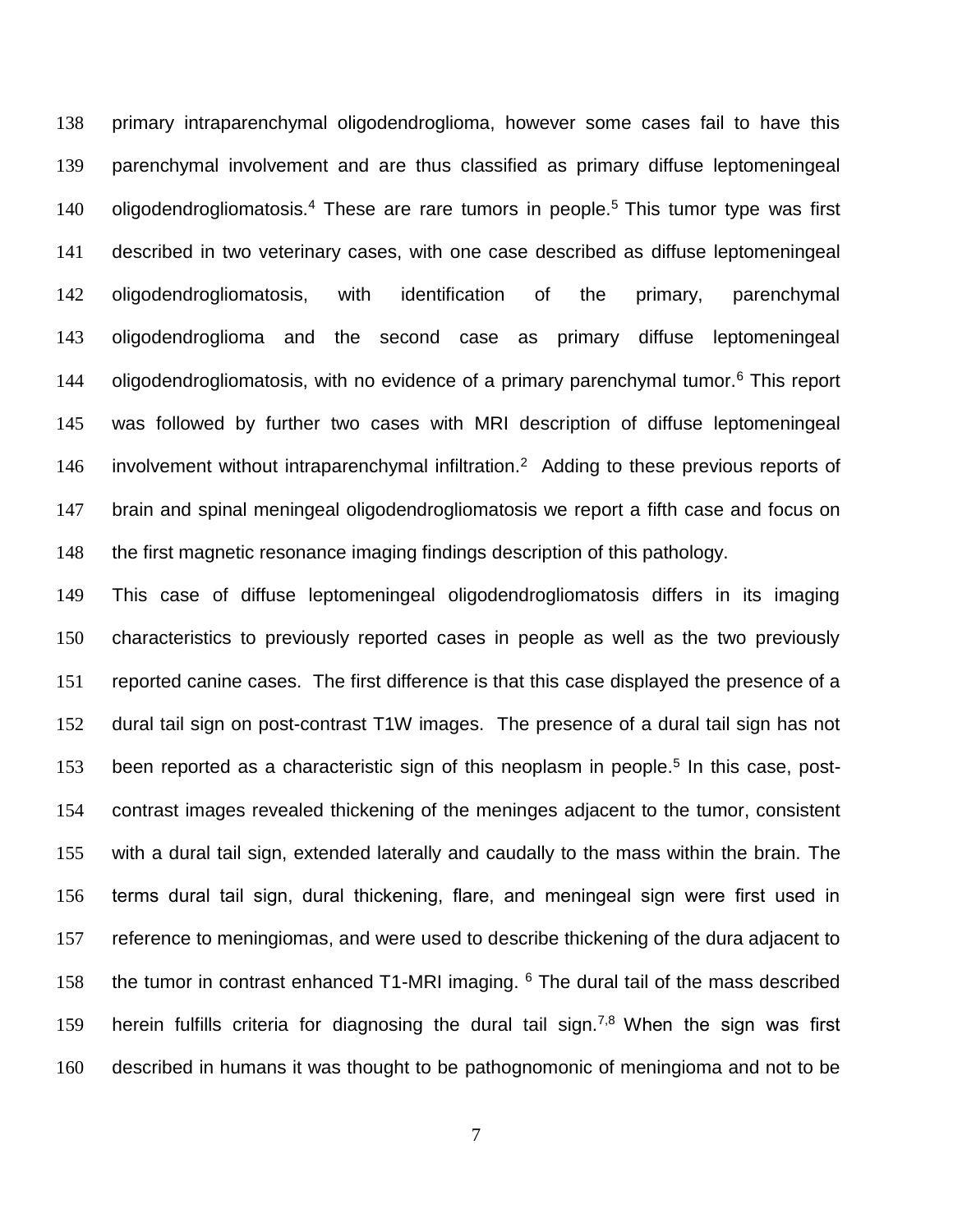161 seen in any other intracranial or extra-cranial tumors.<sup>9</sup> However, it is now reported in a growing number of human tumors, other than meningioma, as well as infectious, autoimmune and vascular diseases. Tumors that have displayed a dural tail sign in human medicine include glioblastoma, acoustic schwannoma, carcinoma, 165 hemangiopericytoma, pituitary adenoma, other sellar tumors.<sup>10-16</sup> So far in veterinary medicine masses such as meningioma, pituitary macroadenoma, histiocytic sarcoma, chromophobe adenocarcinoma, lymphoma granular cell tumors and CNS blastomycosis 168 have been reported as demonstrating a dural tail sign.<sup>17-24</sup> Many possible causes for the dural tail sign have been hypothesized, such as expansion of the connective tissue and hypervascularity, and different opinions exist regarding the diagnostic and prognostic value of this imaging sign. Among these causes, expansion of connective tissue secondary to tumoral invasion is important in determining the therapeutic plan, particularly for planning surgical margins and radiation therapy planning. The area of the dural tail in our case histologically was characterized by infiltration with the neoplastic cells.

Another unique imaging characteristic of this case was the degree of contrast

enhancement the tumor displayed. A linear relationship has been established between

the degree of contrast enhancement and volume of peritumoral edema in human

179 gliomas.<sup>25, 26</sup> This does not appear to be the case in our patient. The MR images of the

lesion we present here had a homogeneous appearance on all sequences with no

significant perilesional edema on FLAIR sequence, yet displayed marked,

homogeneous contrast enhancements on post-contrast T1W images. Histopathological

examination confirmed this lack of significant peritumoral edema. Presented herein was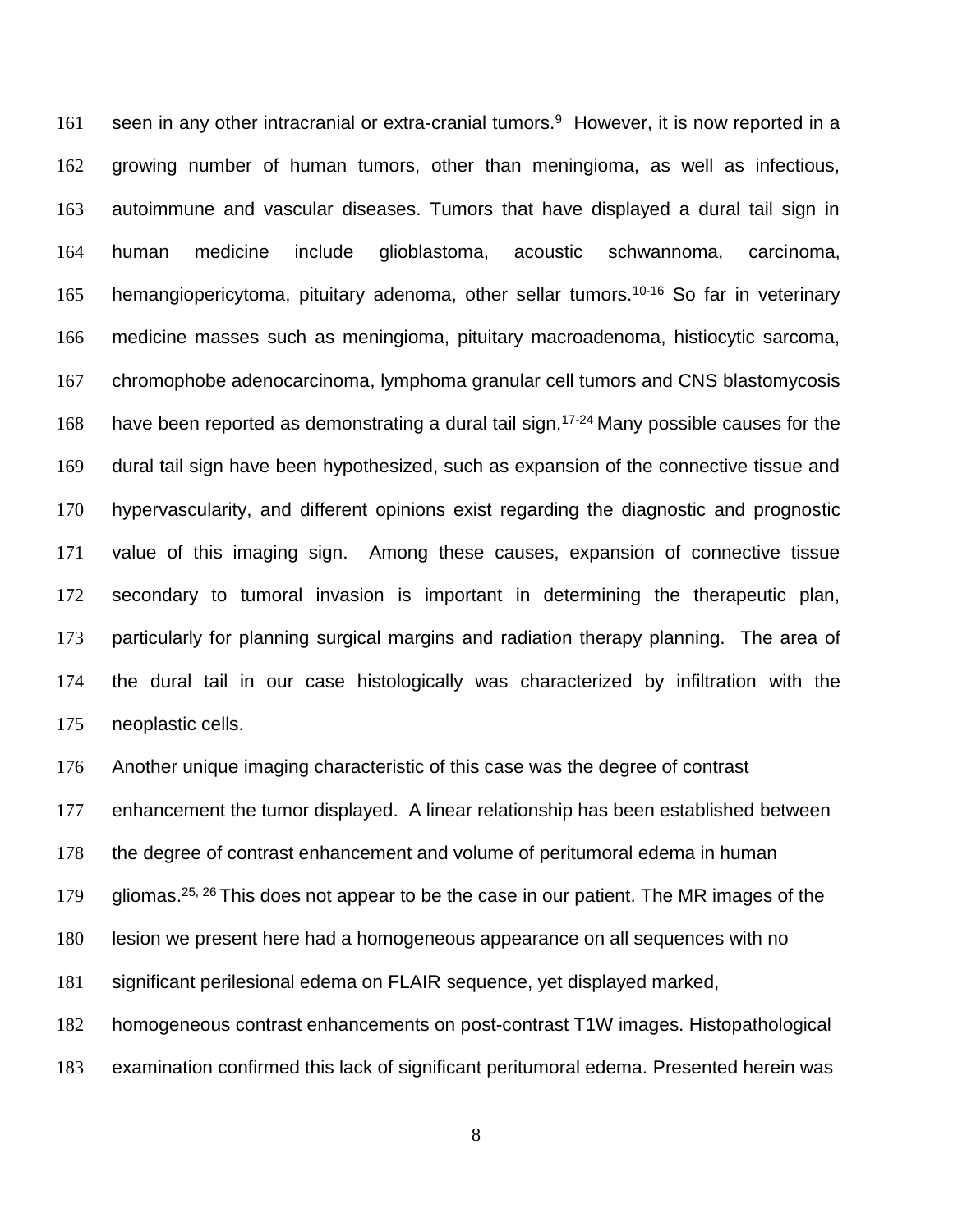a mass that had imaging characteristics of a diffuse extra-axial and intradural lesion with marked, homogeneous contrast uptake. Similar MRI post contrast characteristics have 186 been described in glioblastomas in a dog and man.  $27, 28$  In the current veterinary literature reported gliomas have variable contrast enhancement ranging from none to variably isointense, nonuniform or ring-like enhancement, whereas in this case the 189 mass had marked and homogeneous contrast uptake.<sup>25, 26</sup> Contrast enhancement is reported to be more common in high-grade tumors (III or IV) than in low-grade tumors 191 (II), due to microvascular proliferation. No microvascular proliferation was observed in examined histopathological sections to explain this contrast uptake, and it remains to be determined whether this is a characteristic of purely leptomeningeal 194 oligodendrogliomas. However, it has been described that uptake of gadolinium by 195 extra-axial lesions is usually seen because they lack a blood-brain barrier and 196 because of their tendency to develop congestion and interstitial edema. Due to the extensive spread of the lesion along the vertebral column in this patient surgical resection was not an option. Leptomeningeal oligodendrogliomatosis is 199 potentially treatable with chemotherapy and radiation. The suitability of radiation therapy was not explored as the owners elected euthanasia. 

202 In conclusion, diffuse leptomeningeal oligodendrogliomatosis should be included on differential lists for dogs with an extensive, extramedullary tumor, a dural tail sign, and other MRI characteristics described in this case.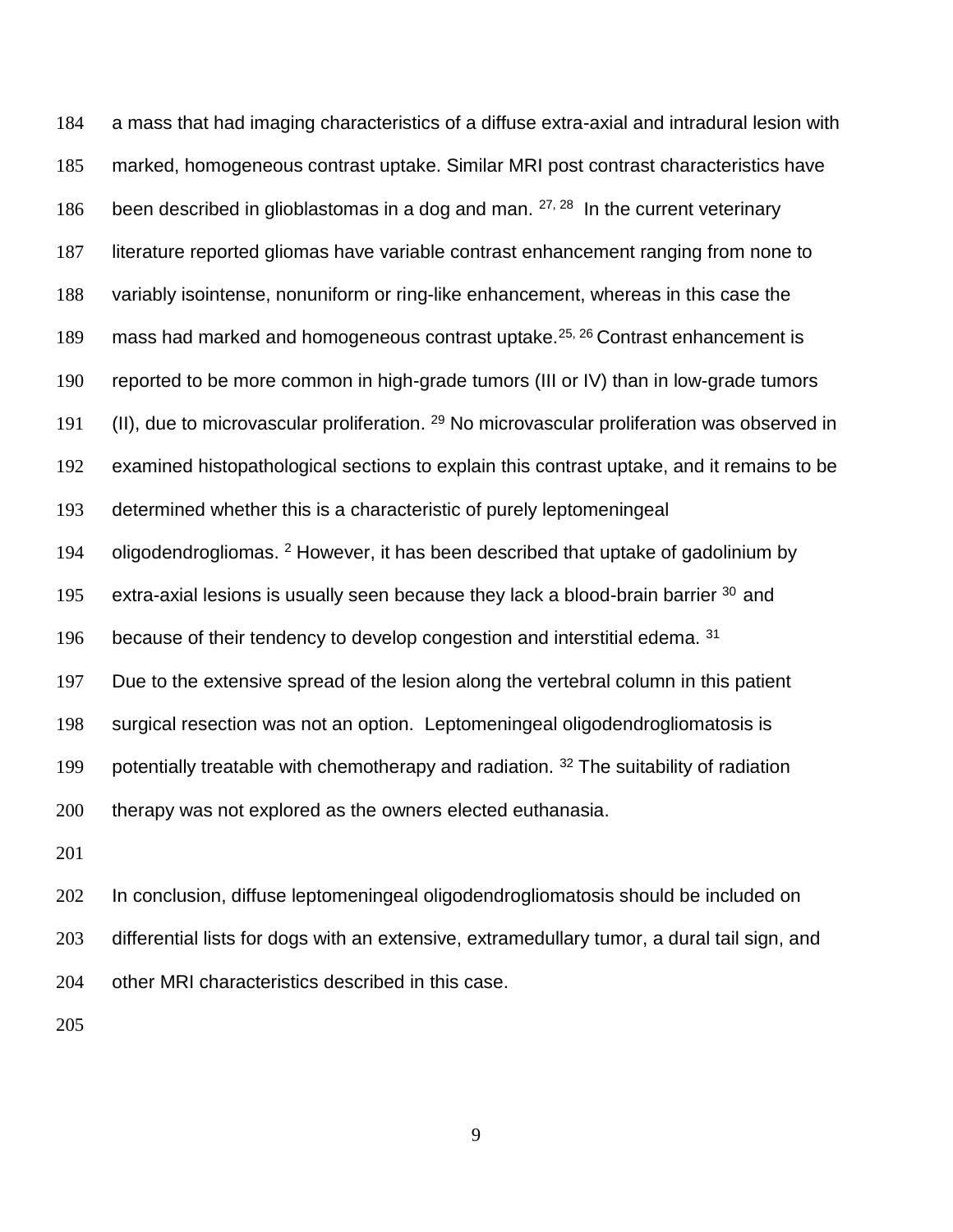- List of Author Contributions
- Category 1
- (a) Conception and Design
- Author name (s) Monika Anna Lobacz, Fabienne Serra
- (b) Acquisition of Data
- Author name (s) Monika Anna Lobacz, Fabienne Serra, Allison Haley, Gawain
- Hammond, Anna Oevermann
- (c) Analysis and Interpretation of Data
- Author name (s) Monika Anna Lobacz, Fabienne Serra, Allison Haley, Gawain
- Hammond, Anna Oevermann
- 
- Category 2
- (a) Drafting the Article
- Author name (s) Monika Anna Lobacz, Fabienne Serra
- (b) Revising Article for Intellectual Content
- Author name (s) Monika Lobacz, Fabienne Serra, Anna Oevermann, Allison Haley,
- Gawain Hammond
- 
- Category 3
- (a) Final Approval of the Completed Article
- Author name(s) Monika Lobacz, Fabienne Serra, Anna Oevermann, Allison Haley,
- Gawain Hammond
-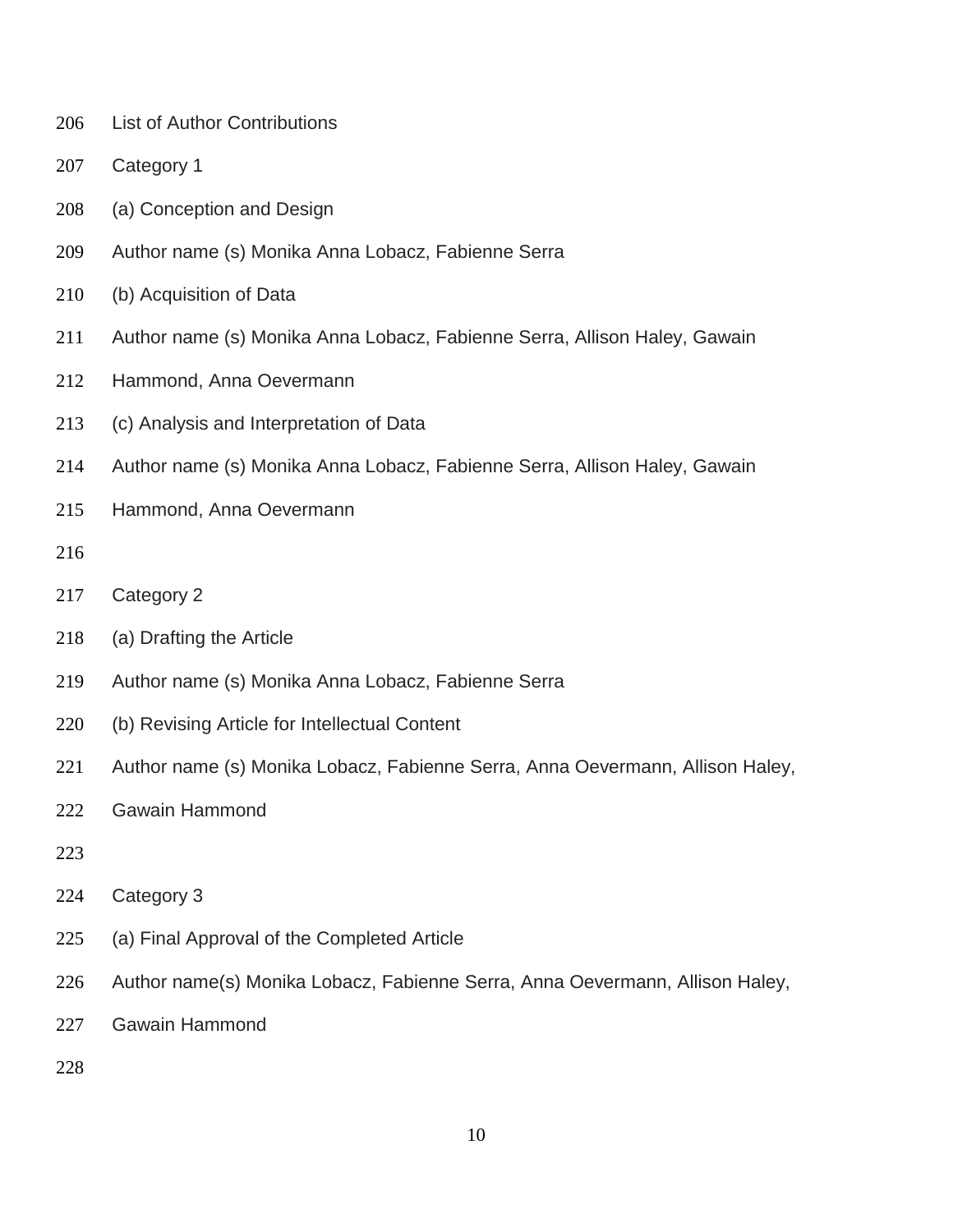| 230                                           | Acknowledgments: We would like to thank the Pathology Department in Glasgow                                                                                            |
|-----------------------------------------------|------------------------------------------------------------------------------------------------------------------------------------------------------------------------|
| 231                                           | Veterinary School for their technical support - with the native slides they sent us for the                                                                            |
| 232                                           | extra immunos- staining.                                                                                                                                               |
| 233                                           |                                                                                                                                                                        |
| 234<br>235                                    | Authorship statement                                                                                                                                                   |
| 236                                           | <b>List of Author Contributions</b>                                                                                                                                    |
| 237<br>238<br>239<br>240<br>241<br>242<br>243 | Category 1<br>(a) Conception and Design<br>Author name (s)<br>(b) Acquisition of Data<br>Author name (s)<br>(c) Analysis and Interpretation of Data<br>Author name (s) |
| 244                                           |                                                                                                                                                                        |
| 245<br>246<br>247<br>248<br>249               | Category 2<br>(a) Drafting the Article<br>Author name (s)<br>(b) Revising Article for Intellectual Content<br>Author name (s)                                          |
| 250                                           |                                                                                                                                                                        |
| 251<br>252<br>253                             | Category 3<br>(a) Final Approval of the Completed Article<br>Author name(s)                                                                                            |
| 254                                           |                                                                                                                                                                        |
| 255                                           |                                                                                                                                                                        |
| 256                                           | References:                                                                                                                                                            |
| 257                                           | 1. Beck DJK, Russell DS. Oligodendrogliomatosis of the cerebrospinal fluid pathway.                                                                                    |
| 258                                           | Brain 1942;65:352-372.                                                                                                                                                 |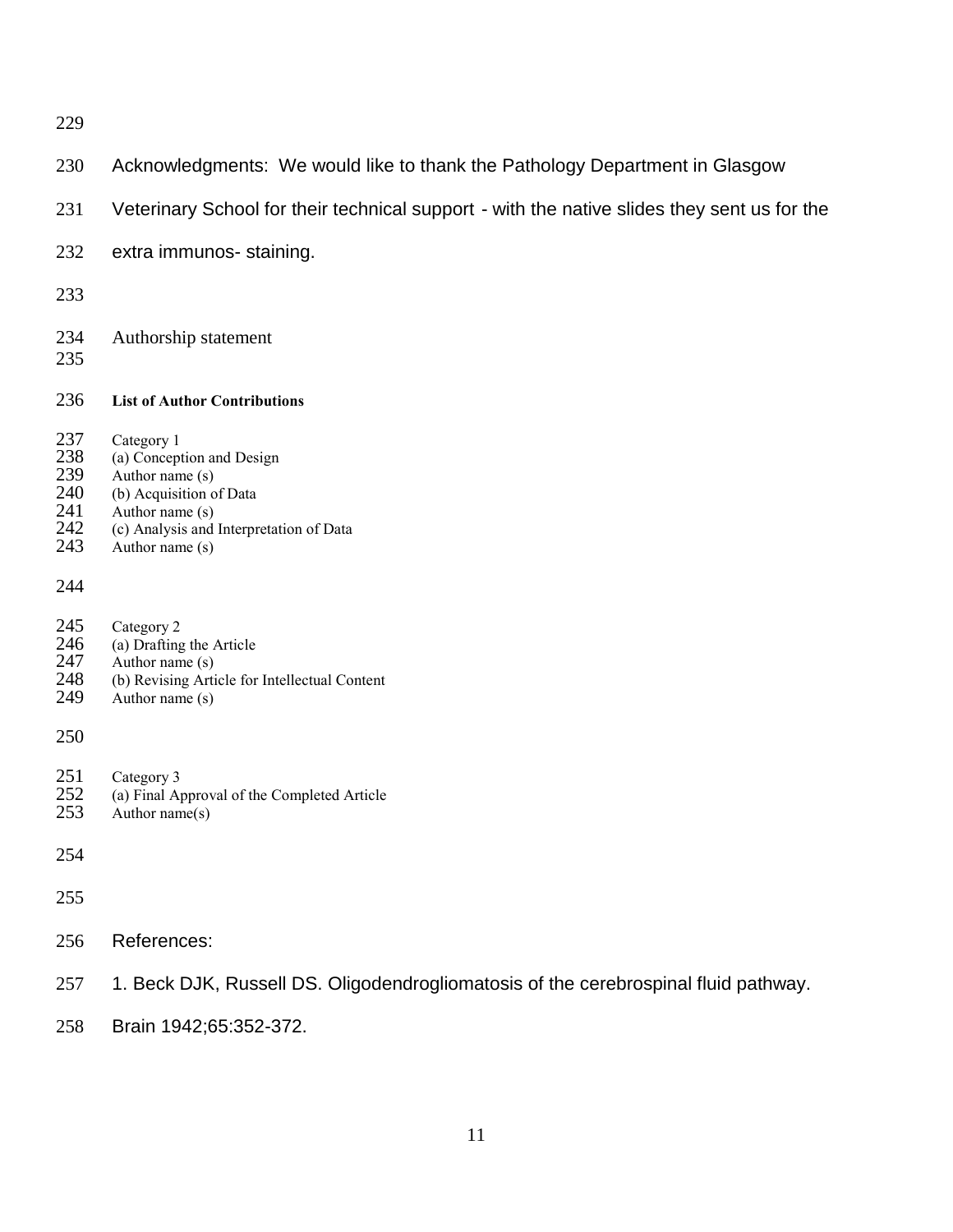- 2. Canal S, Bernardini M, Pavone S, Mandara MT. Primary diffuse leptomeningeal gliomatosis in 2 dogs. Can Vet J 2013;54:1075–1079 .
- 3. Kovi RC, Wunschmann A, Armien AG, Hall K, Carlson T, Shivers J, Oglesbee MJ.
- Spinal meningeal oligodendrogliomatosis in two boxer dogs. Vet Pathol. 2013
- Sep:50(5):761-4.
- 4. Mathews MS, Pare LS, Kuo JV, Kim RC. Primary Leptomeningeal
- oligodendrogliomatosis. J Neuro-oncology. 2009;94(2):275-278.
- 5. Armao DM, Stone J, Castillo M, Mitchell KM, Bouldin TW, Suzuki K. Diffuse
- leptomeningeal oligodendrogliomatosis: radiologic/pathologic correlation. Am J
- Neuroradiol 2000; 21 (6):1222-1226.
- 6. Wilms G, Lammens M, Marchal G, Van Calenbergh F, Plets C, Van Fraeyenhoven L,
- Baert AL. Thickening of dura surrounding meningiomas: MR features. J Comput Assist
- Tomogr 1989;13:763–768.
- 272 7. Goldsher D, Litt AW, Pinto RS, Bannon KR, Kricheff II. Dural "tail" associated with
- meningiomas on Gd-DTPA-enhanced MR images: characteristics, differential diagnostic
- value, and possible implications for treatment. Radiology 1990;176:447–450.
- 8. Nägele T, Peterson D, Grodd W, Opitz H, Voigt K. The "dural tail" adjacent to
- meningiomas studies by dynamic contrast enhanced MRI: a comparison with
- histopathology. Neuroradiol 1994:36:303-307.
- 9. Guermazi A, Lafitte F, Miaux Y, Adem C, Bonneville JF, Chiras J. The dural tail sign
- beyond meningioma. Clin Radiol 2005;60(2):171–188.
- 10. Bourekas EC, Wildenhain P, Lewin JS, Tarr RW, Dastur KJ, Raji MR, Lanzieri CF.
- The dural tail sign revisited. AJNR Am J Neuroradiol 1995;16(7):1514–1516.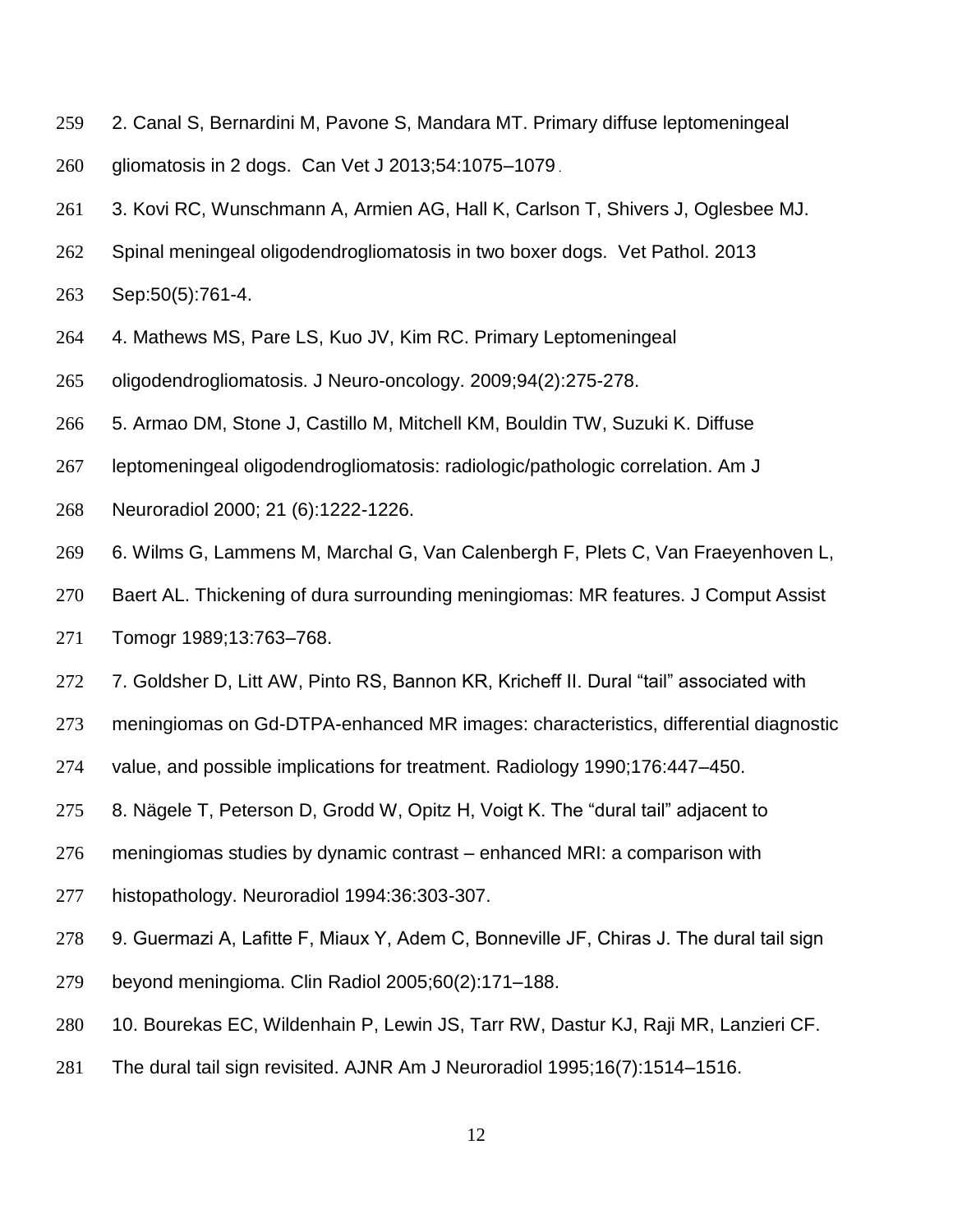- 11. Morioka T, Matsushima T, Ikezaki K, Nagata S, Ohta M, Hasuo K, Fukui M. Intra-
- cranial adenoid cystic carcinoma mimicking meningioma: report of two cases.
- Neuroradiology 1993;35:462–465.
- 12. Chiechi MV, Smirniotopoulos JG, Mena H. Intra-cranial hemangiopericytomas: MR
- and CT features. AJNR Am J Neuroradiol 1996;17:1365–1371.
- 13. Nakasu Y, Nakasu S, Ito R, Mitsuya K, Fujimoto O, Saito A. Tentorial enhancement
- on MR images is a sign of cavernous sinus involvement in patients with sellar tumors.
- AJNR Am J Neuroradiol 2001;22:1528–1533.
- 14. Celli P, Cervoni L, CantoreG. Dural tail in pituitary adenoma. J Neuroradiol
- 1997;24:68–69.
- 15. Paz-Fumagalli R, Daniels DL, Millen SJ, Meyer GA, Thieu TM. Dural ''tail''
- associated with an acoustic schwannoma in MR imaging with gadopentetate
- dimeglumine. Am J Neuroradiol 1991;12:1206.
- 16. Atlas SW, Lavi E. Intra-axial brain tumors. In: Atlas SW, eds. Magnetic resonance
- imaging of the brain and spine. Second edition. Philadelphia, Lippincott-Raven,
- 1996:315–422.
- 17. Tamura S, Tamura Y, Nakamoto Y, Ozawa T, Uchida K. MR imaging of histiocytic
- sarcoma of the canine brain. Vet Radiol Ultrasound 2009;50:178–181.
- 18. Wisner ER, Dickinson PJ, Higgins R. Magnetic resonance imaging features of
- canine intracranial neoplasia. Vet Radiol Ultrasound 2011;52:S52-S61.
- 19. Graham JP, Newell SM, Voges AK, Roberts GD, Harrison JM. The dural tail sign in
- the diagnosis of meningiomas. Vet Radiol Ultrasound 1998;39:297-302.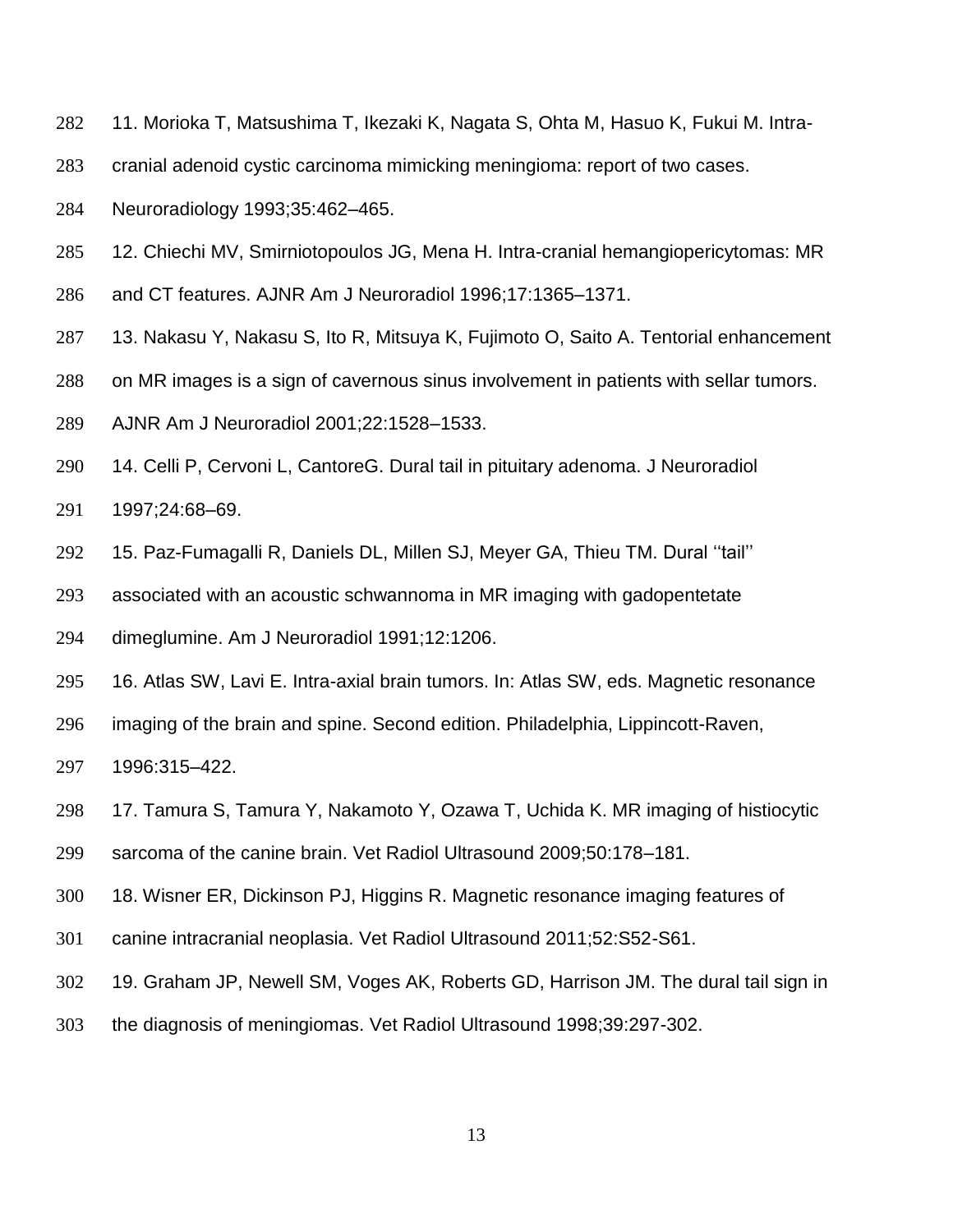- 20. Troxel TM, Vite CH, Massicotte C, McLear RC, Van Winkle TJ, Glass EN, Tiches D,
- Dayrell-Hart B. Magnetic resonance imaging features of feline intracranial neoplasia:
- Retrospective Analysis of 46 cats. J Vet Intern Med 2004;18:176-189.
- 21 Anwer CC, Vernau KM, Higgins RJ, Dickinson PJ, Sturges BK, LeCouteur RA,
- Bentley RT, Wisner ER. Magnetic resonance imaging features of intracranial granular
- cell tumors in six dogs. Vet Radiol Ultrasound 2013;54:271-277.
- 22. Lipitz L, Rylander H, Forrest LJ, Foy DS. Clinical and magnetic resonance imaging
- features of central nervous system blastomycosis in 4 dogs. J Vet Intern Med
- 2010;24:1509-1514.
- 23. Holodny AI, Nusbaum AO, Festa S, et al. Correlation between the degree of
- contrast enhancement and the volume of peritumoral edema in meningiomas and
- malignant gliomas. Neuroradiology 1999;41:820-825.
- 24. Pronin IN, Holodny AI, Petraikin AV. MRI of high-grade glial tumors: correlation
- between the degree of contrast enhancement and the volume of surrounding edema.
- Neuroradiology 1997;39:348-350.
- 25. Stoica G, Levine J, Wolff J, Murphy K. Canine Astrocytic Tumors: A comparative
- Review. Vet Pathology 2011;48(1):266-275.
- 26. Provenzale JM, Mukundan S, Dewhirst M. The role of blood-brain barrier
- permeability in brain tumor imaging and therapeutics. Am J Roentgenol 2005;185:763-
- 767.
- 27. Rothlisberger A, Lehmbecker A, Beineke A, Mischke R, Dziallas P, Meyer-
- Lindenberg A, Tipold A. Suspected primary glioblastoma multiforme in the canine spinal
- cord. J Small Anim Pract 2012;53:604-607.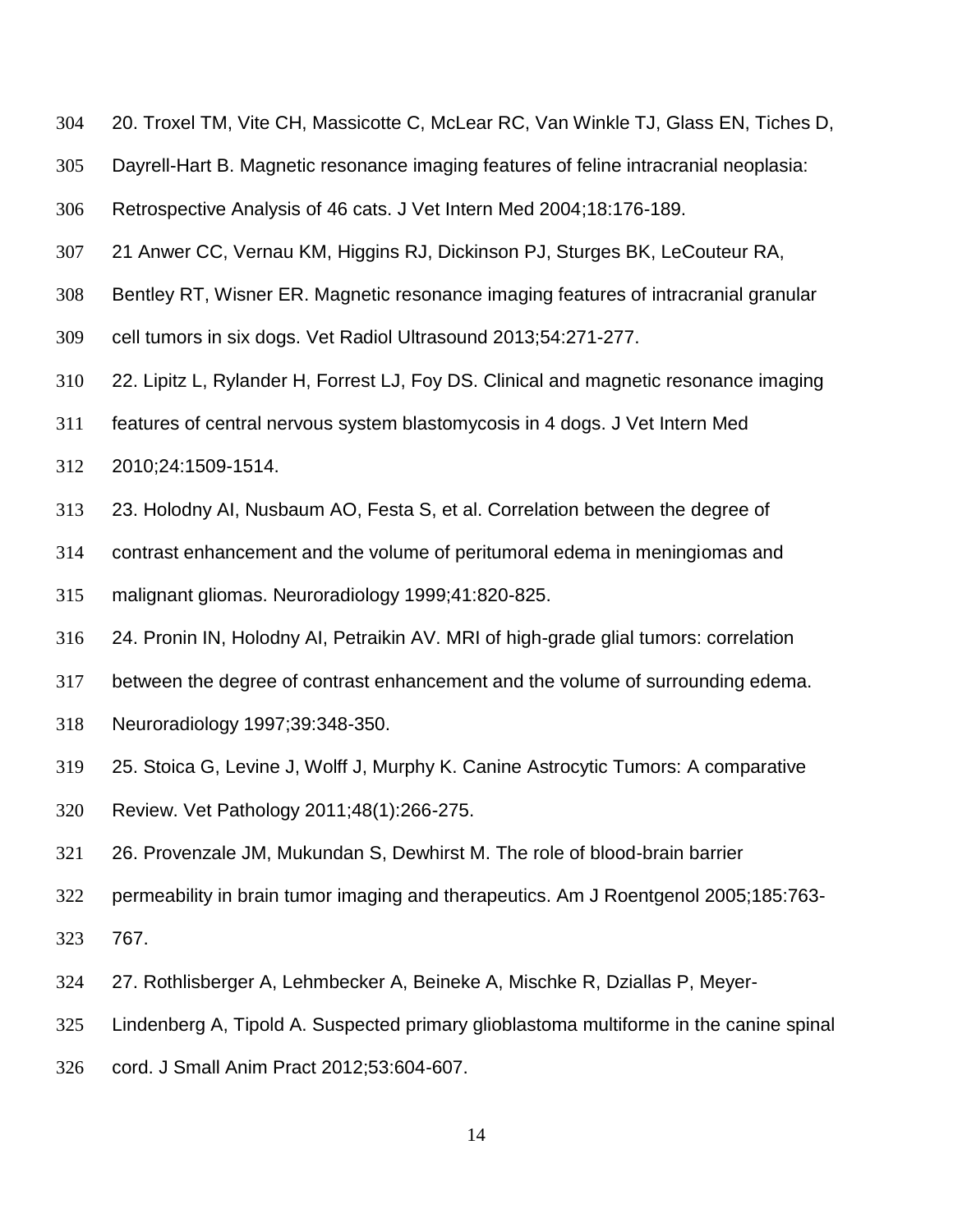| 327 | 28. Kneissl S, Fuchs-Baumgartinger A, Probst A. Cross-sectional pathology amends         |
|-----|------------------------------------------------------------------------------------------|
| 328 | cross-sectional imaging. (abstract). Vet Radiol Ultrasound 2010;51:582.                  |
| 329 | 29. Young BD, Levine JM, Porter BF, Chen-Allen AV, Rossmeisl JH, Platt SR, Kent M,       |
| 330 | Fosgate GT, Schatzberg SJ. Magnetic resonance imaging features of intracranial           |
| 331 | astrocytomas and oligodendrogliomas in dogs. Vet Radiol Ultrasound 2011;52:132-141.      |
| 332 | 30. Smirniotopoulos JG, Murphy FM, Rushing EJ, Rees JH, Schroeder JW. Patterns of        |
| 333 | contrast enhancement in the brain and meninges. Radiographics 2007;7:525-551.            |
| 334 | 31. Rogers LR, Estes ML, Rosenbloom SA, Harrold L. Primary leptomeningeal                |
| 335 | oligodendroglioma: case report. Neurosurgery 1995;36:166-169.                            |
| 336 | 32. Leep Hunderfund AN, Zabad RK, Aksamit AJ, Morris JM, Meyer FB, Thorell WE,           |
| 337 | Parisi JE, Giannini C. Diffuse anaplastic leptomeningeal oligodendrogliomatosis          |
| 338 | mimicking neurosarcoidosis. Neurol Clin Pract. 2013 Jun;3(3):261-265.                    |
| 339 |                                                                                          |
| 340 | Figure Legends:                                                                          |
| 341 | Fig. 1 A. Sagittal T1 – weighted postgadolinium. MR images revealed presence of          |
| 342 | thickening of the adjacent meninges "dural tail" sign extending caudad (arrow) to the    |
| 343 | lesion. Dilation of the central canal consistent with syringohydromyelia is seen (white  |
| 344 | star).                                                                                   |
| 345 | Fig. 1 B. Transverse T1 - weighted postgadolinium. MR images revealed presence of        |
| 346 | thickening of the adjacent meninges "dural tail" sign extending lateral (arrow heads) to |

- the lesion. Syrinx within the cervical spinal column also seen.
- 
-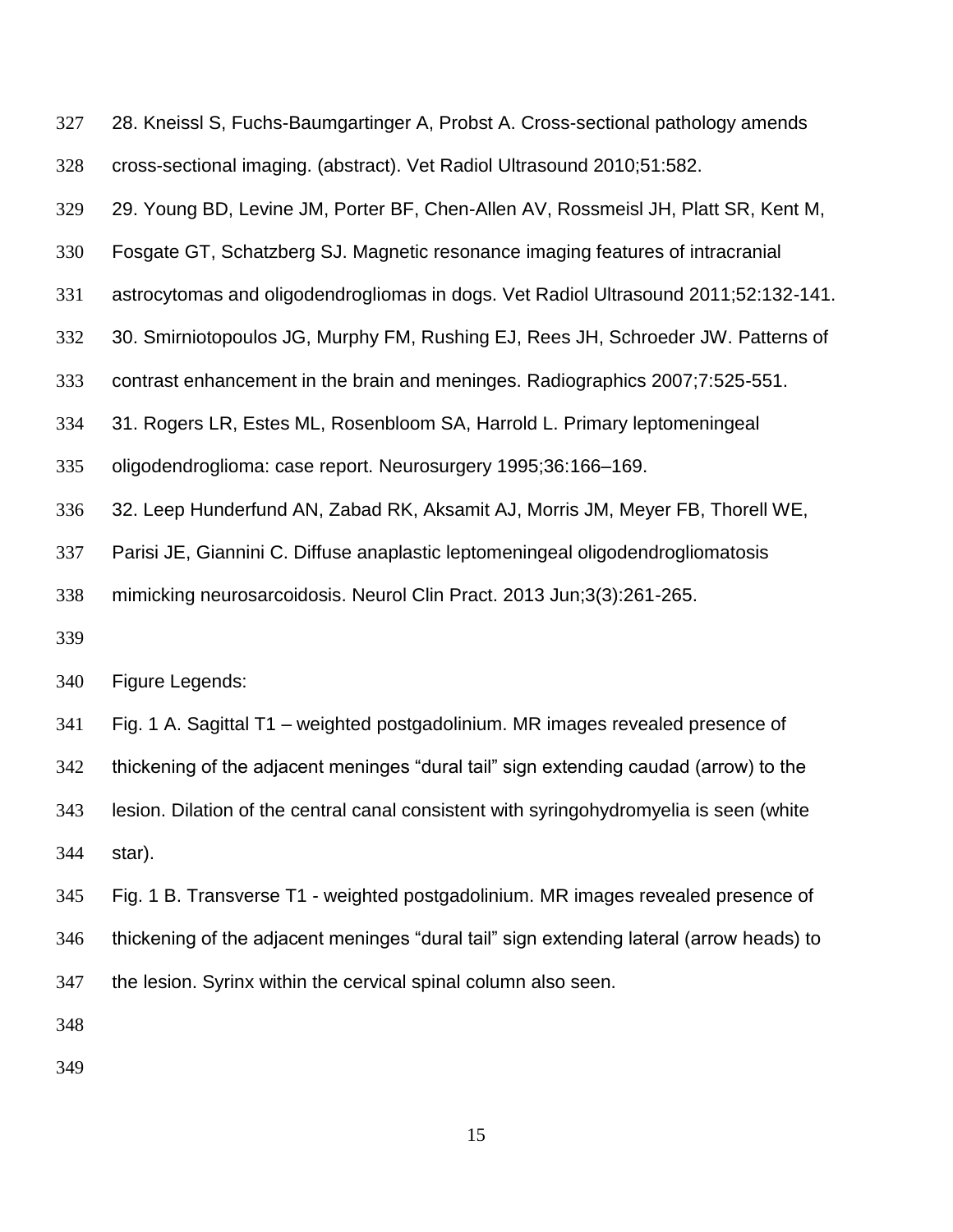Fig. 2. Sagittal T1 – weighted postgadolinium images of the spine. MR images showed the lesion extending along the entire vertebral canal as an irregular intradural lesion ventral to the cord (arrows).

 Fig. 3 A. Formalin-fixed brain section at the thalamic level showing the extra-axial mass (see arrow). Severe secondary hydrocephalus is evident.

Fig. 3 B. The area of dural tail sign (arrow heads) was histologically characterized by

infiltration by the neoplastic cells. An extra-axial mass is indicated by the arrow.

Fig. 3 C. The larger magnification shows the presence of the neoplastic cells within the

subarachnoid space correlating with the dural tail sign on MRI.

Fig.4. Microphophotographs through the leptomeninges of the brain, correlating with

the MR images of Fig. 1A and Fig. 1B. (A) HE x20. Sheets, packets, palisades and

rows of neoplastic cells are embedded in an aboundant pale eosinophilic to amphophilic

matrix. (B) Oligo2 staining x 20. Neoplastic cells show strong nuclear reactivity for

Oligo2.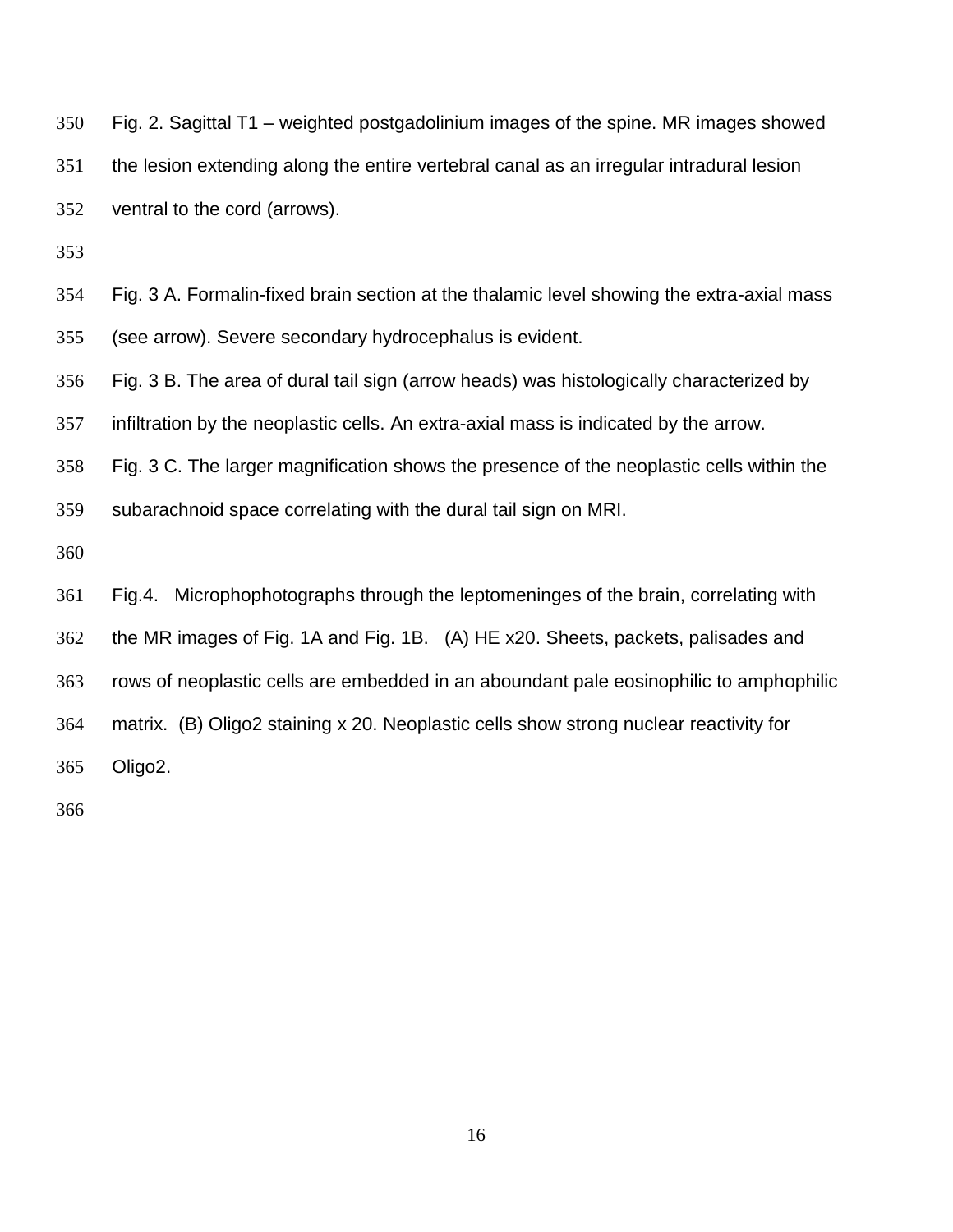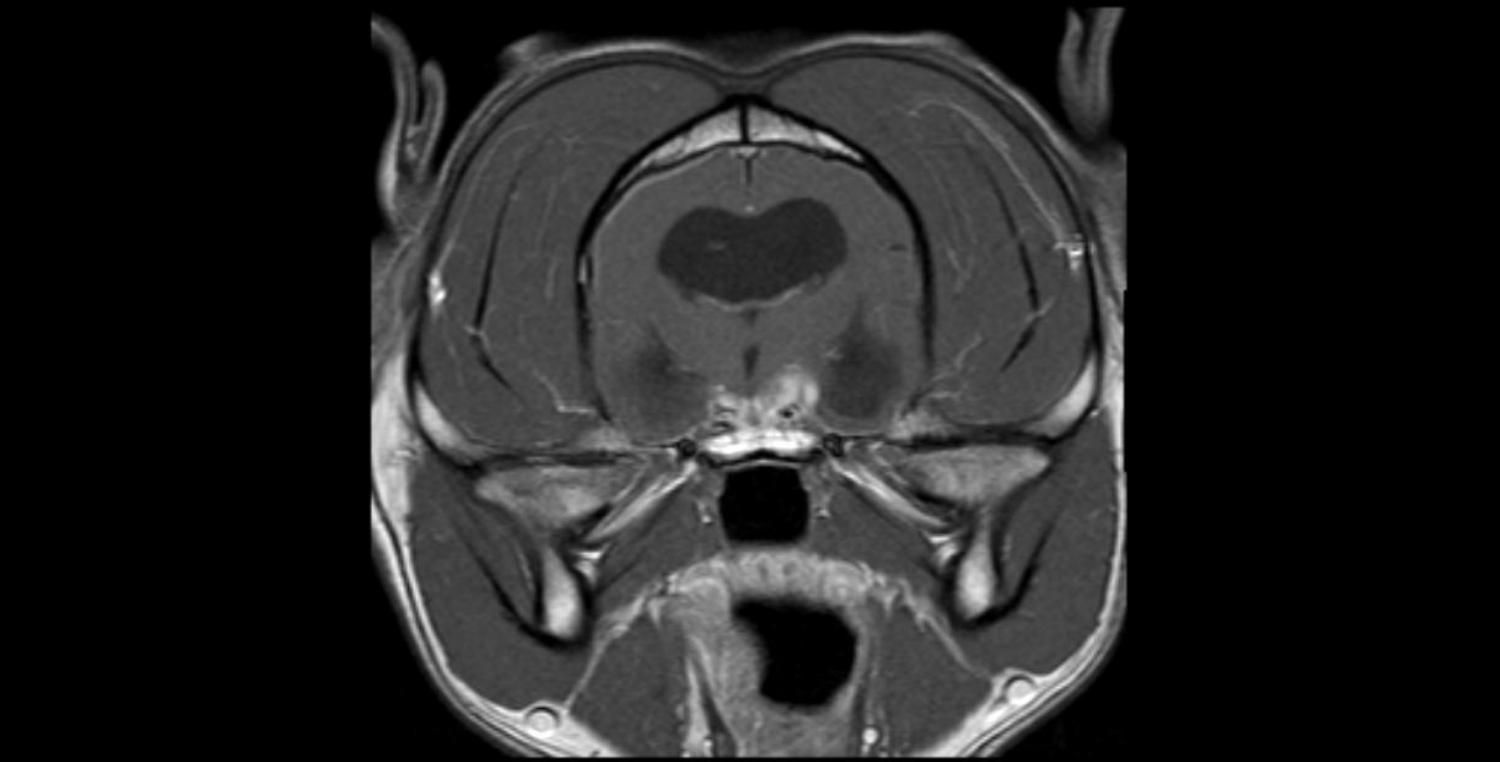